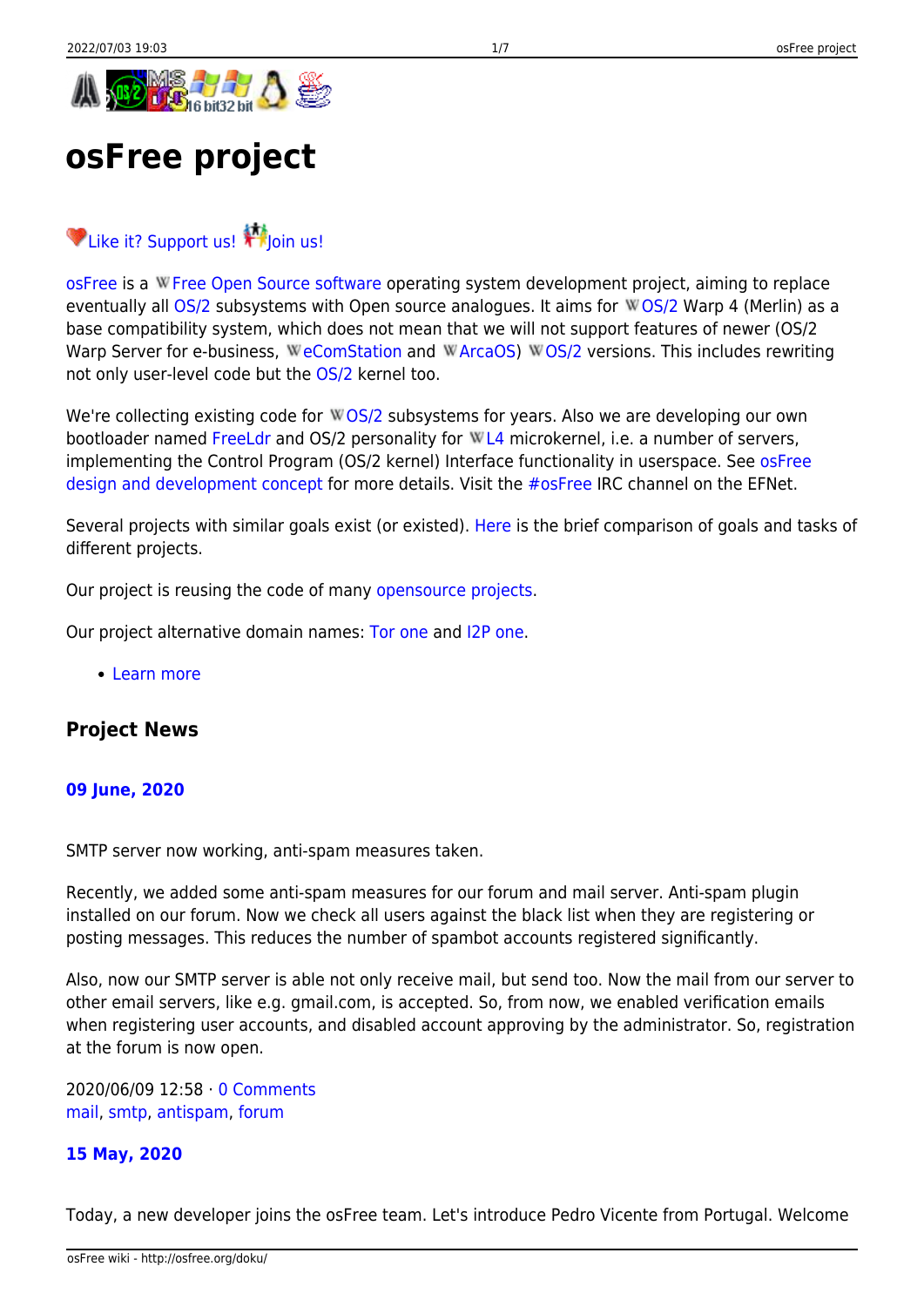to our team!

2020/06/09 16:22 · [0 Comments](http://osfree.org/doku/en:news:news-2020-05-15#discussion__section) [team](http://osfree.org/doku/tag:team?do=showtag&tag=team), [development](http://osfree.org/doku/tag:development?do=showtag&tag=development)

#### **[03 September, 2019](http://osfree.org/doku/en:news:news-2019-09-03)**

Several people asked about how they could donate to osFree. Recently, we created a [Patreon page](https://patreon.com/osfree) for osFree to collect donations on monthly basis. So, if you want to support osFree, become a patron. If you want to make a one-time donation, you can transfer some money to our Bitcoin wallet. See [Donate](http://osfree.org/doku/en:donate) page for more details.

2019/09/02 23:34 · [0 Comments](http://osfree.org/doku/en:news:news-2019-09-03#discussion__section)

#### **[22 December, 2018](http://osfree.org/doku/en:news:news-2018-12-22)**

Forum migration to pbpbb3.

Today we migrated our forum from myUPB to phpbb3. Also, from now, wiki logins are integrated with forum, so, once you login to wiki, you're logged-in in forum, and vice versa. We migrated all old wiki users, so, login/password are still the same.

2018/12/22 18:55 · [0 Comments](http://osfree.org/doku/en:news:news-2018-12-22#discussion__section) [site](http://osfree.org/doku/tag:site?do=showtag&tag=site), [migration](http://osfree.org/doku/tag:migration?do=showtag&tag=migration), [forum](http://osfree.org/doku/tag:forum?do=showtag&tag=forum), [wiki](http://osfree.org/doku/tag:wiki?do=showtag&tag=wiki)

#### **[7 June, 2018](http://osfree.org/doku/en:news:news-2018-06-07)**

Migration to the new hosting.

Today we started migration of osfree.org to another hosting. Here we'll have more powerful server with more disk space, RAM and network bandwidth.

2018/08/16 13:25 · [0 Comments](http://osfree.org/doku/en:news:news-2018-06-07#discussion__section) [site](http://osfree.org/doku/tag:site?do=showtag&tag=site), [migration](http://osfree.org/doku/tag:migration?do=showtag&tag=migration), [server](http://osfree.org/doku/tag:server?do=showtag&tag=server), [hosting](http://osfree.org/doku/tag:hosting?do=showtag&tag=hosting)

#### **[11 February, 2018](http://osfree.org/doku/en:news:news-2018-02-11)**

Migration to GitHub.

Today Oxyd finished migration of our source code repository from SourceForge to GitHub. Our new repository is <https://github.com/osfree-project/osfree/>. We welcome new contributions and pull requests, since now.

2018/08/16 13:16 · [0 Comments](http://osfree.org/doku/en:news:news-2018-02-11#discussion__section) [migration](http://osfree.org/doku/tag:migration?do=showtag&tag=migration), [repository,](http://osfree.org/doku/tag:repository?do=showtag&tag=repository) [github,](http://osfree.org/doku/tag:github?do=showtag&tag=github) [sourceforge](http://osfree.org/doku/tag:sourceforge?do=showtag&tag=sourceforge), [git](http://osfree.org/doku/tag:git?do=showtag&tag=git), [svn](http://osfree.org/doku/tag:svn?do=showtag&tag=svn)

#### **[3 December, 2017](http://osfree.org/doku/en:news:news-2017-12-03)**

Migration to Genode is started.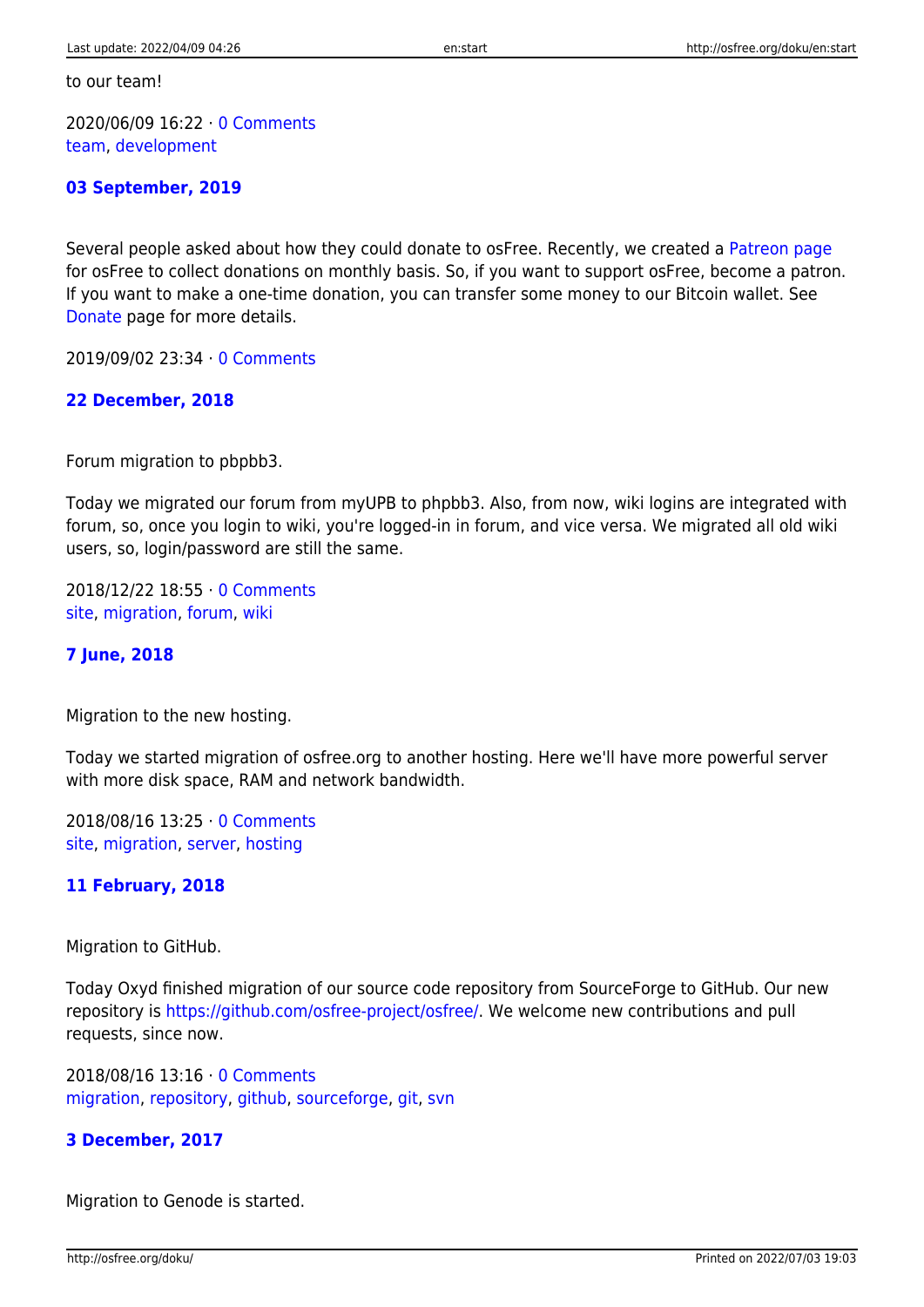We started to create the required abstraction layers to make the osFree OS/2 personality more portable. This will allow us to also create L4Re and Genode ports. As our OS/2 personality is currently based on an outdated and abandoned L4Env OS framework, we need to migrate to a more alive and developing framework. Most promising is Genode OS framework, though, L4Re, which is a successor for L4Env is also evolving and it supports more hardware platforms, than Genode. So, ideally, we need ports of our OS/2 personality to both. Currently, Genode has more priority, the port is in progress.

2018/08/16 13:03 · [0 Comments](http://osfree.org/doku/en:news:news-2017-12-03#discussion__section) [genode,](http://osfree.org/doku/tag:genode?do=showtag&tag=genode) [l4env](http://osfree.org/doku/tag:l4env?do=showtag&tag=l4env), [l4re,](http://osfree.org/doku/tag:l4re?do=showtag&tag=l4re) [migration,](http://osfree.org/doku/tag:migration?do=showtag&tag=migration) [os2](http://osfree.org/doku/tag:os2?do=showtag&tag=os2), [kernel,](http://osfree.org/doku/tag:kernel?do=showtag&tag=kernel) [personality](http://osfree.org/doku/tag:personality?do=showtag&tag=personality), [framework](http://osfree.org/doku/tag:framework?do=showtag&tag=framework)

#### **[27 June, 2014](http://osfree.org/doku/en:news:news-2014-06-27)**

RSS feeds repaired, the fight with spambots seems to reach the end

After server crash at the end of 2012, the site is being repaired from Feb.-Mar. 2013 until now. Now the wiki is being filled with info (some of which is restored from web.archive.org), and parts of Forum too. So, welcome to our new site! Also, until now, some code were committed to the repo (namely, fat32.ifs with FORMAT routine enabled (by valerius), and also commits by Viking, fixing some problems with build system under linux etc.)

2018/08/16 12:51 · [0 Comments](http://osfree.org/doku/en:news:news-2014-06-27#discussion__section) [site](http://osfree.org/doku/tag:site?do=showtag&tag=site), [repairs](http://osfree.org/doku/tag:repairs?do=showtag&tag=repairs), [commits](http://osfree.org/doku/tag:commits?do=showtag&tag=commits)

#### **[27 October, 2011](http://osfree.org/doku/en:news:news-2011-10-27)**

A presentation of osFree on CC'2011

August 28, osFree team member Vadim Priluzkiy (aka Oxyd) has demonstrated osFree OS/2 personality working together with l4linux over L4 microkernel. The presentation was carried out during the Chaos Constructions'2011 yearly Computer Art Festival. [\(http://party11.cc.org.ru](http://party11.cc.org.ru)), the presentation video is here: <http://youtube.com/watch?v=yxE6Jy3SQ04>

2018/08/16 12:47 · [0 Comments](http://osfree.org/doku/en:news:news-2011-10-27#discussion__section) [promotion,](http://osfree.org/doku/tag:promotion?do=showtag&tag=promotion) [demonstration](http://osfree.org/doku/tag:demonstration?do=showtag&tag=demonstration), [festival,](http://osfree.org/doku/tag:festival?do=showtag&tag=festival) [cc2011](http://osfree.org/doku/tag:cc2011?do=showtag&tag=cc2011)

#### **[31 January, 2010](http://osfree.org/doku/en:news:news-2010-01-31)**

#### Recent activity

We have linked our channels #osfree @ eCSNet and #osfree @ EFNet. All messages in one channel are translated to another channel. Also we reviewing our release and development position to be more effective. As always, we are welcome new developers in many areas (DOS/WIN16 and OS/2 subsystems).

2018/08/16 12:45 · [0 Comments](http://osfree.org/doku/en:news:news-2010-01-31#discussion__section) [irc,](http://osfree.org/doku/tag:irc?do=showtag&tag=irc) [development](http://osfree.org/doku/tag:development?do=showtag&tag=development), [welcome](http://osfree.org/doku/tag:welcome?do=showtag&tag=welcome)

#### **[5 September, 2009](http://osfree.org/doku/en:news:news-2009-09-05)**

Forums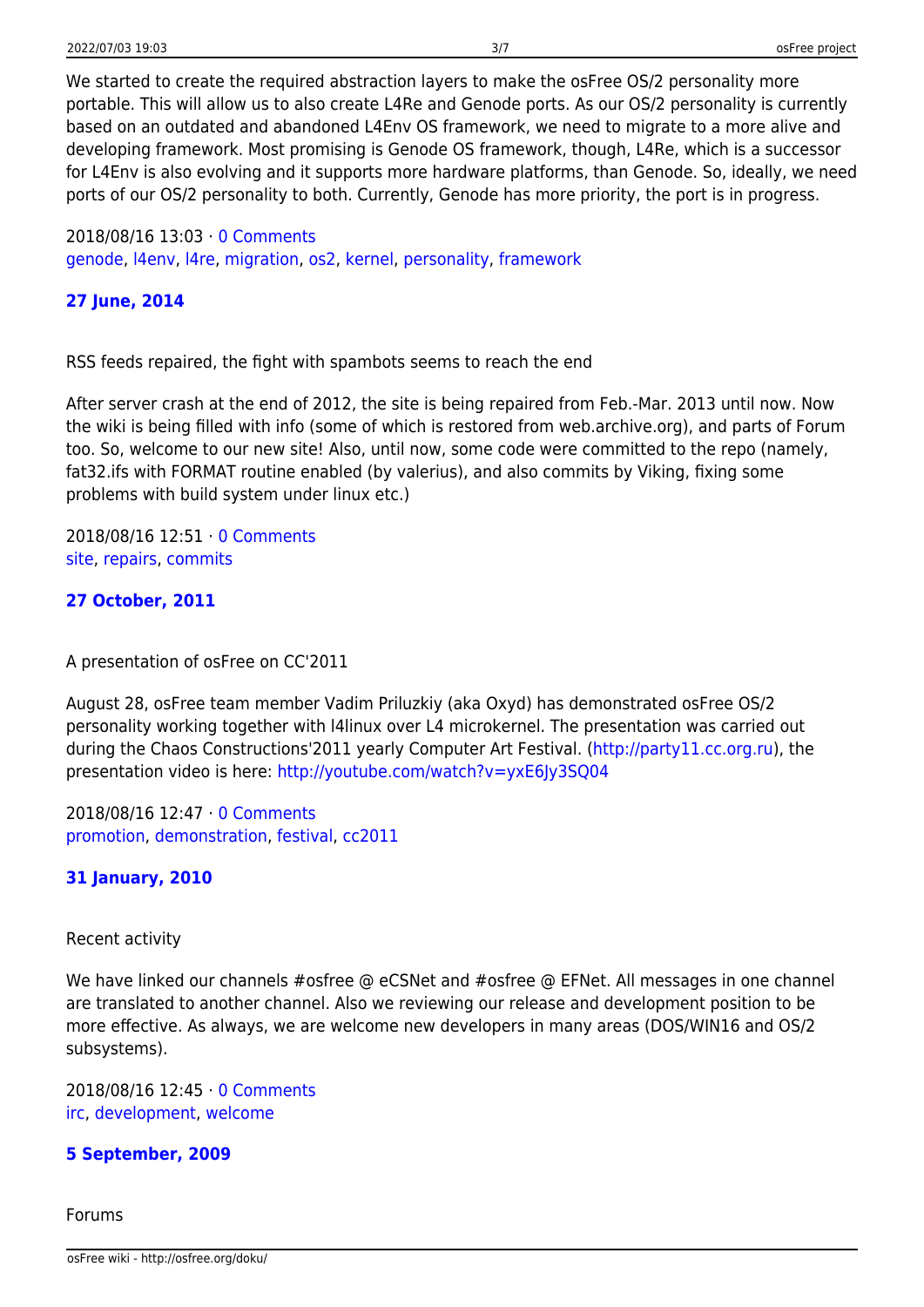Registration in forums at osfree.org site is enabled recently. Please report forum bugs and render problems to us in "osfree.org site" forum.

2018/08/16 12:41 · [0 Comments](http://osfree.org/doku/en:news:news-2009-09-05#discussion__section) [site](http://osfree.org/doku/tag:site?do=showtag&tag=site), [forum](http://osfree.org/doku/tag:forum?do=showtag&tag=forum)

#### **[3 September, 2009](http://osfree.org/doku/en:news:news-2009-09-03)**

0.0.4 release

We released this preview to show actual possibility of LX executables (native OS/2 executable file format) to be run on top of L4. Output from LX executable is "I am really small!" phrase. Other things are debug output. Our executable uses msg.dll which uses doscalls.dll. So, linking also works. Also we present here osFree loader which allows to load as Multiboot compatible kernels as native OS/2 kernel. Loader is modular and easy to extend. Next release will provide some interactive like directory browsing and files execution. See roadmap at [www.osfree.org](http://www.osfree.org) for more info.

2018/08/16 12:39 · [0 Comments](http://osfree.org/doku/en:news:news-2009-09-03#discussion__section) [development,](http://osfree.org/doku/tag:development?do=showtag&tag=development) [milestone,](http://osfree.org/doku/tag:milestone?do=showtag&tag=milestone) [roadmap](http://osfree.org/doku/tag:roadmap?do=showtag&tag=roadmap)

[Older entries >>](http://osfree.org/doku/en:start?first=12)

• [More news](http://osfree.org/doku/en:news)

## **osFree userland commit log**

- [Fix som.dll build under OS/2. Fix SOM subdirectory structure in build…](https://github.com/osfree-project/osfree/commit/deb7f1ebd398878d48fe8c93a64c9b3f3d9aaece) by valerius2k (2022/07/03 16:57)
- Fix som.dll build under OS/2. Fix SOM subdirectory structure in build dir.
- [Merge pull request #63 from prokushev/master](https://github.com/osfree-project/osfree/commit/c7ea01d82688a348c87099c35689fcb8d25ad46b) by prokushev (2022/07/03 14:05) Merge pull request #63 from prokushev/master misc fixes
- [disabled nonready code](https://github.com/osfree-project/osfree/commit/75f54ac6151c913e9ece4fd123e7e3510e8f9c6b) by prokushev (2022/07/03 14:05) disabled nonready code
- [Merge branch 'osfree-project:master' into master](https://github.com/osfree-project/osfree/commit/730497e0951fe0c9483911aee9c920999ffbd6d7) by prokushev (2022/07/03 11:52) Merge branch 'osfree-project:master' into master
- [Fix DEST for OS/2 target when installing SOM toolkit.](https://github.com/osfree-project/osfree/commit/7de40706c7b05ec1abb7b225635a223bb122c610) by valerius2k (2022/07/03 11:49) Fix DEST for OS/2 target when installing SOM toolkit.
- [somcpp and makefile deps fixes.](https://github.com/osfree-project/osfree/commit/d791a4dbaf9356ba1505f0bcec45c82f66d3f11d) by valerius2k (2022/07/03 11:15) somcpp and makefile deps fixes. - Fix somcpp build on OS/2 target on Linux host - Add extra dependency of .lnk file from a makefile
- [Merge branch 'osfree-project:master' into master](https://github.com/osfree-project/osfree/commit/40fc4358495021581c7f5f3e6b079a6aa349a30f) by prokushev (2022/07/03 10:26) Merge branch 'osfree-project:master' into master
- [Build SOM for both host and OS/2.](https://github.com/osfree-project/osfree/commit/18a103f30a546139350e0c8e9ed116465f1d3610) by valerius2k (2022/07/03 10:02) Build SOM for both host and OS/2.
- [Merge branch 'osfree-project:master' into master](https://github.com/osfree-project/osfree/commit/461fe1285969bddb7a46725af9611e91ee9e83ab) by prokushev (2022/07/03 09:42) Merge branch 'osfree-project:master' into master
- [PMGPI improvements](https://github.com/osfree-project/osfree/commit/d9c714ba2e136808522fd82b0a33a29a26684dd8) by prokushev (2022/07/03 08:05) PMGPI improvements
- [Several fixes.](https://github.com/osfree-project/osfree/commit/66e8982298ec12cfa0dc1078b238a9a78f3daeec) by valerius2k (2022/07/03 06:50) Several fixes. - Use stack-based callingconvention in REXX DLL's and lvm.exe - Make lvm.exe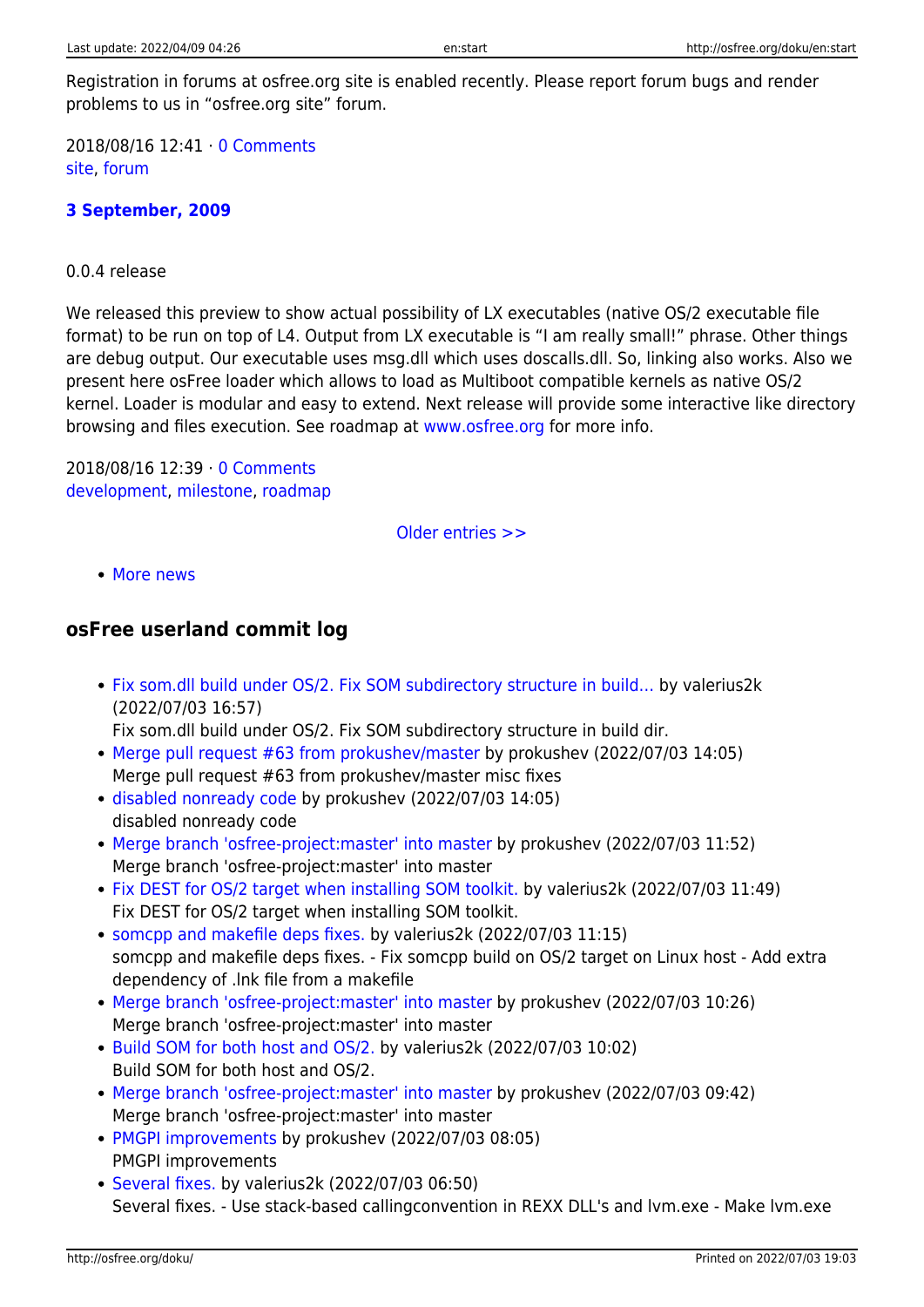build with UNI2H =  $1$  - Build system enhancements: make sources rebuilt after makefile changes

[pmgpi improvements](https://github.com/osfree-project/osfree/commit/ec502d5ee3ff311d2a71687b4c1166c9d4d1c842) by prokushev (2022/07/03 05:38) pmgpi improvements

# **osFree OS/2 personality commit log**

- [Delete unneeded symlink.](https://github.com/osfree-project/os3/commit/1042e4bcd711e31a893cd0b4cfe657c689fc3e7c) by valerius2k (2022/05/16 00:01) Delete unneeded symlink.
- [Additional fixes to build for Genode target successfully.](https://github.com/osfree-project/os3/commit/328f3547d1dffa00c45371c445fdcb0470eb1b98) by valerius2k (2020/07/27 22:12) Additional fixes to build for Genode target successfully.
- [Add forgotten unpack.c file.](https://github.com/osfree-project/os3/commit/842b1177761bd3d5364e90b1e7ca09f9e47c15ab) by valerius2k (2020/06/19 01:58) Add forgotten unpack.c file.
- [LX loader fixes and enhancements](https://github.com/osfree-project/os3/commit/bc8d22291c9912c8f92f1fd2a74e4708252fe41c) by valerius2k (2020/04/25 13:29) LX loader fixes and enhancements - LX executable pages packing algorithms implementations. All three algorithms are supported from now, including the new algorithm introduced in OS/4 kernel. For that purpose, some code is ported from QSINIT, kLdr and lxlite. - Memory align option is introduced in allocmem() function in LX loader, so now executable sections can be e.g., a 0x10000-byte aligned. - More options, fixup types and entry options are supported now. Now LDT is initialized with 8192 16-bit descriptor. Small patch is applied to L4/Fiasco kernel, so that, kernel should use 8192 LDT descriptors, not 512 ones, which fit in one memory page. So, now some bits of tiling is implemented. Though, 16- bit OS/2 code support is not yet finished. 16:16 and 16:32 fixups and entries are now supported. - Region align support in RegAreaAttach. - Extra fixups support in os2exec. Now fixups other than 32-bit self-relative ones, are supported.
- [Update the L4env-related README](https://github.com/osfree-project/os3/commit/73b9c86bcaa24227af2fa802b2c048cf78cba6d9) by valerius2k (2020/04/05 11:39) - Update the L4env-related README - Build sustem fixes for L4env - Correct registers setup
- before jumping to the binary (l4env) LX loader fixes to correctly run vp.exe (VirtualPascal test binary) - Event semaphore-related API fixes
- [LX loader: Code formatting and style fixes.](https://github.com/osfree-project/os3/commit/2a3cf7dee03de10101c29c99972044ad793d7f34) by valerius2k (2019/11/22 07:06) LX loader: Code formatting and style fixes.
- [Use local file handles per task. In os2fs server, use system-wide file](https://github.com/osfree-project/os3/commit/de9ed0658908532698c5f7f6082d0493fd69afb1) by valerius2k (2019/11/21 19:49)

- Use local file handles per task. In os2fs server, use system-wide file handles, with system file table (SFT). - Fix handlemgr lib. - LX loader: pad remainder of executable file pages to 0x1000 bytes with zeroes. - LX loader: respect a fixup flags like 32-bit target offset, 32-bit additive fixup, 16-bit object number/module ordinal number, 8-bit ordinal. - LX loader: add support for source lists in fixups. - LX loader: some formatting/code beautifying.

[l4env, l4re: Build system fixes and enhancements. Now mounting/unmoun…](https://github.com/osfree-project/os3/commit/6982b46100cde39e29b9c9a237faa8b70a415ca1) by valerius2k (2019/09/29 18:19)

l4env, l4re: Build system fixes and enhancements. Now mounting/unmounting dirs into chroot works correctly.

- [Update package hashes.](https://github.com/osfree-project/os3/commit/04efd404248de0a49ef882dd5e3217509cd40046) by valerius2k (2019/04/13 02:00)
- Update package hashes. Add platform-independent thread API code.
- [Update package hashes.](https://github.com/osfree-project/os3/commit/1a2f8bd28f6d1af2a4a995392406e2f2f3980b5b) by valerius2k (2019/04/10 23:27)
	- Update package hashes. Add client lib packages for each server. Start thread code unification.
- [Move commits from osfree/OS2/Server to separate os3 repo.](https://github.com/osfree-project/os3/commit/626e58bde527ef68ea6d64b724f143cd91241653) by valerius2k (2019/03/18 03:29) Move commits from osfree/OS2/Server to separate os3 repo.
- Add depot package for 'tar rom'. by valerius2k (2019/03/18 03:01) Add depot package for 'tar rom'.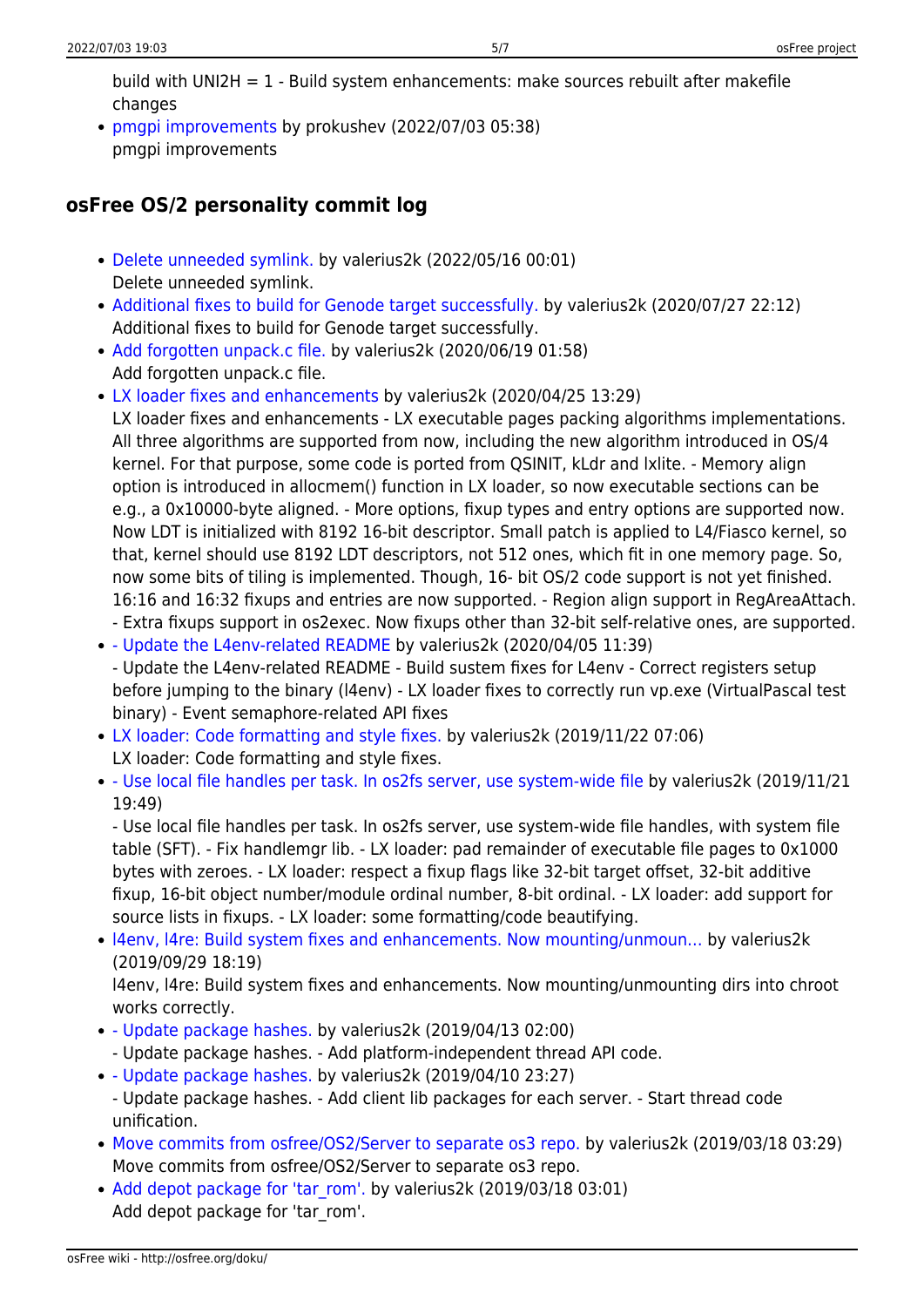# **Last bugtracker issues**

- [0000011: Finish ReginaREXX port as IBM Classic REXX replacement](http://osfree.org/mantis/view.php?id=11) (2019/03/22 07:05)
- [0000010: Finish porting the osFree OS/2 personality to Genode and L4Re](http://osfree.org/mantis/view.php?id=10) (2019/03/22 06:28)
- [0000009: COMMAND.COM cannot find its string resources](http://osfree.org/mantis/view.php?id=9) (2019/03/22 06:01)
- [0000005: minstall parser](http://osfree.org/mantis/view.php?id=5) (2019/01/20 12:20)
- [0000001: Move most Regina REXX messages to .msg files](http://osfree.org/mantis/view.php?id=1) (2019/01/20 12:01)
- [0000008: cmd.exe redirection to pipes and devices](http://osfree.org/mantis/view.php?id=8) (2019/01/20 11:57)
- [0000007: ver reports incorrect revision](http://osfree.org/mantis/view.php?id=7) (2019/01/20 11:56)
- [0000006: bin/tools not updated if /tools/scripts file changed](http://osfree.org/mantis/view.php?id=6) (2019/01/20 11:54)
- [0000004: Add possibility to tokenize scripts](http://osfree.org/mantis/view.php?id=4) (2019/01/20 11:17)
- [0000003: Finish REXX.DLL and REXXAPI.DLL](http://osfree.org/mantis/view.php?id=3) (2019/01/20 11:06)
- [0000002: Create an .INF file for REXX documentation](http://osfree.org/mantis/view.php?id=2) (2019/01/20 11:02)

# **Last forum topics**

- [osFree.org site Re: Donation link is broken](http://osfree.org/forum/viewtopic.php?p=1946#p1946) by valerius (2019/09/02 23:15)
- [Off-Topic Re: Support of third party programming languages](http://osfree.org/forum/viewtopic.php?p=1945#p1945) by savniambekar (2019/04/15 05:10)
- [General topics Updated ISO](http://osfree.org/forum/viewtopic.php?p=1944#p1944) by valerius (2019/03/23 13:08)
- [Off-Topic Re: Support of third party programming languages](http://osfree.org/forum/viewtopic.php?p=1943#p1943) by valerius (2019/03/19 02:31)
- [osFree.org site Re: Donation link is broken](http://osfree.org/forum/viewtopic.php?p=1942#p1942) by generalram (2019/03/19 02:04)
- [Off-Topic Re: Support of third party programming languages](http://osfree.org/forum/viewtopic.php?p=1941#p1941) by generalram (2019/03/19 02:00)
- [Off-Topic Re: Support of third party programming languages](http://osfree.org/forum/viewtopic.php?p=1940#p1940) by valerius (2019/03/19 00:14)
- [Off-Topic Re: Nice link](http://osfree.org/forum/viewtopic.php?p=1939#p1939) by valerius (2019/03/19 00:12)
- [General topics Re: IS there a bootable ISO file](http://osfree.org/forum/viewtopic.php?p=1938#p1938) by valerius (2019/03/19 00:04)
- [osFree.org site Re: Donation link is broken](http://osfree.org/forum/viewtopic.php?p=1937#p1937) by valerius (2019/03/18 23:29)
- [General topics IS there a bootable ISO file](http://osfree.org/forum/viewtopic.php?p=1936#p1936) by generalram (2019/03/18 22:08)
- [Off-Topic Re: Nice link](http://osfree.org/forum/viewtopic.php?p=1935#p1935) by generalram (2019/03/18 22:03)
- [Off-Topic Support of third party programming languages](http://osfree.org/forum/viewtopic.php?p=1934#p1934) by generalram (2019/03/18 22:01)
- [osFree.org site Donation link is broken](http://osfree.org/forum/viewtopic.php?p=1933#p1933) by generalram (2019/03/18 21:36)
- [REXX 2 years old and nohting](http://osfree.org/forum/viewtopic.php?p=1932#p1932) by admin (2019/03/11 17:57)

# **Roadmap**

We're now at the **alpha** stage, which means that the current version is **not feature-complete nor stable** and not recommended for everyday usage. The 0.0.x release series will still stay in alpha stage, and 0.9 release series will be marked as beta, meaning a system which is suitable for every day use.

The next release will be 0.0.5, with an release date being open. See our [osFree roadmap](http://osfree.org/doku/en:roadmap) for details.

# **Getting access to site areas**

The site has several separate areas, like [wiki](#page-0-0), [forum](http://osfree.org/forum/), [bugtracker,](http://osfree.org/mantis/) [webmail](http://osfree.org/roundcube/) and [dotProject.](http://osfree.org/dp/) If you want to get access to these, you should register [here](http://osfree.org/forum/ucp.php?mode=register) first. After you verify your account via email, you'll